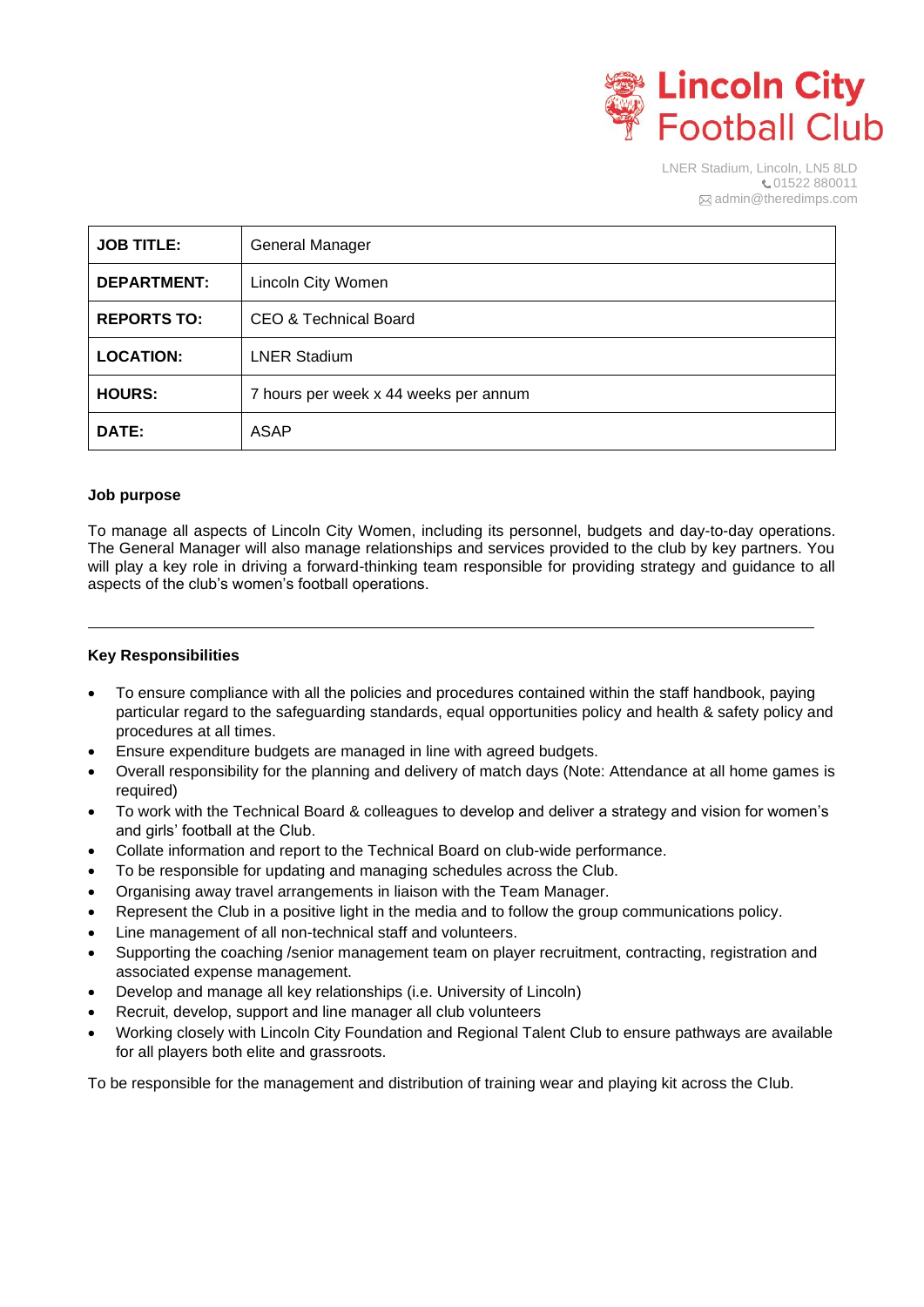## **General responsibilities**

- Carry out duties in accordance with all relevant company policies, including, but not limited to, the Health and Safety Policy, Code of Conduct Policy, Safeguarding Policy, Equality and Diversity Policy, Financial Regulation Policy and Social Media Policy;
- To safeguard and promote the welfare of all children, young people and adults at risk;
- To be vigilant and support all safety and security operations;
- Act always with utmost good faith to the Club, Foundation and the Company;
- Devote full attention and ability to fulfilment of the duties required by the role;
- Other duties as reasonably requested by a member of the senior management staff;
- To work closely with partnership organisations, to maintain good relationships and collaborative working practices;
- To work with colleagues throughout Lincoln City Football Club & Foundation to extend knowledge and skills in order to identify and develop best practice;
- Deal with enquiries and general day-to-day liaison with customers, colleagues and partners;
- Carry out general office duties including data recording, filing, photocopying, sending and receiving emails;
- Active participation on continuing professional development and the appraisal process;
- To undertake such other duties, training and/or hours of work as may be reasonably required and which are consistent with the general level of responsibility of this job;
- To maintain the quality of service provision, regularly evaluating work and seeking to make improvements;
- Present a professional image when dealing with both internal and external contacts and partners, acting in a professional manner always;
- To cover as and when required at other departments within Lincoln City Football Club & Foundation;
- To recognise commercial opportunities across all products within Lincoln City Football Club & Foundation;
- Promote the brand identity and increase Lincoln City fanbase throughout;
- To support the Lincoln City Football Club green energy saving strategy and meet all requirements including but not exclusive to recycling, waste reduction, energy efficiency; and
- Any other duties commensurate with the grade and falling within the scope of the post, as requested by the Chief Executive.

The above-mentioned duties and responsibilities should be regarded as neither exclusive nor exhaustive as the post holder may be required to undertake other reasonably determined duties and responsibilities, commensurate with the grading of the post, without changing the general character of the post.

Lincoln City Football Club & Foundation is committed to safeguarding and promoting the welfare of children and young people and expects all staff and employees to share this commitment.

# **Safeguarding**

Lincoln City Football Club and its staff are fully committed to the safeguarding and welfare of children and vulnerable adults irrespective of age, gender, language, religion, ethnic background or sexual identity. We recognise that safeguarding is the responsibility of everyone who has contact with children, young people and vulnerable groups and we are dedicated to providing a positive environment, enjoyable experiences and to protect from harm.

This role involves working with children and/or adults at risk in Regulated Activity (or in close proximity to children and/or adults at risk). This means that the post-holder is required to undergo an enhanced DBS check prior to commencing the role and must also apply all relevant safeguarding and other policies and uphold the Club's commitment to safeguarding children and vulnerable adults.